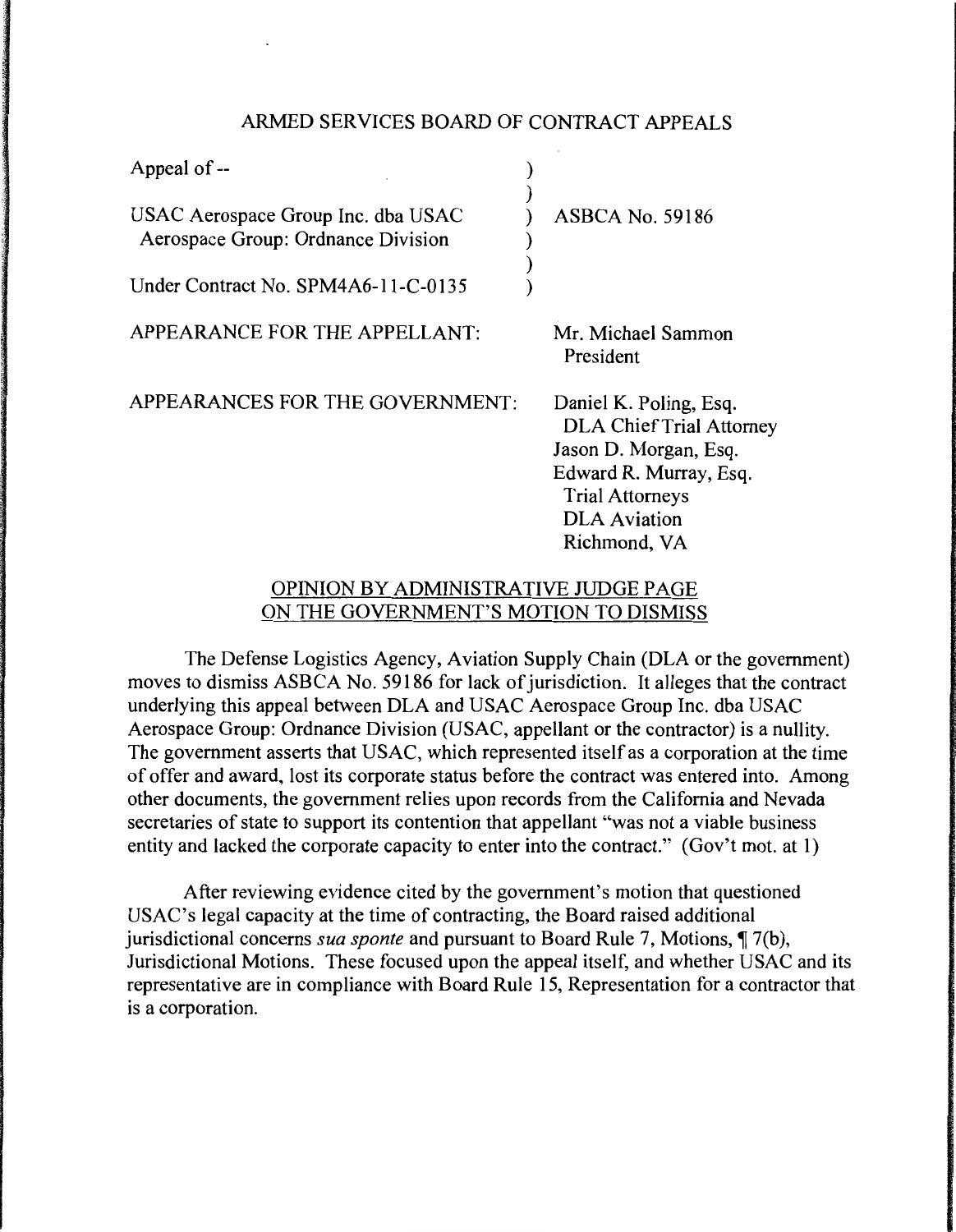# STATEMENT OF FACTS FOR PURPOSES OF THE MOTION AND THE BOARD'S ORDER REGARDING COMPLIANCE WITH ASBCA RULE 15(A)

1. On 16 February 2011, DLA issued Request for Proposals (RFP) SPM4A6-l l-C-O 156, seeking a supply of guided missile launcher tripod mounts. On 23 May 2011, DLA accepted the offer of, and awarded the contract to, "USAC Aerospace Group: Ordnance Division." The contractor's address is listed as "Aeronautical Flight Center, 37920 Sky Canyon Drive, Murrieta CA 92563." (Gov't mot., ex. 1 at 1, 4) As shown on the face of its offer and in the contract, USAC gave its "Commercial and Government Entity" or "CAGE" code as "5V5E6" *(id.* at 1, 2). The contractor's point of contact is identified as "Michael Sammon CEO, Director of Operations" *(id.* at 3).

2. The contract was awarded on 23 May 2011 in the amount of \$611,850.00 (gov't mot., ex. 1 at 1), which was later increased to \$630,525.00 *(id.,* ex. 5 at 2). The contract required USAC to deliver a first article for testing 90 days after award *(id.,*  ex. 1 at 2, 11). The contract incorporated by reference FAR 52.249-8, DEFAULT (FIXED-PRICE SUPPLY AND SERVICE (APR 1984), which permitted the government to terminate the contract for default if USAC did not perform as required (id. at 21).

3. The contractor's CAGE code is among business-related information required by DLA for offerors and contractors. To this end, the subject contract incorporates by reference FAR 52.204-7, CENTRAL CONTRACTOR REGISTRATION (APR 2008). Paragraph (a) of that regulation, Definitions, describes the DLA's Central Contractor Registration, requires a contractor to provide specific information in the "Central Contractor Registration (CCR) database" that includes the contractor's unique Data Universal Numbering System (DUNS) number as well as its active Taxpayer Identification Number (TIN). Paragraph (f) of this regulation states that "[t]he Contractor is responsible for the accuracy and completeness of the data within the CCR database," and requires the contractor to update the information on an annual basis. According to FAR 2.101, Definitions, which is incorporated by reference, the TIN is "required by the IRS to be used by the offeror in reporting income tax and other returns. The TIN may be either a Social Security Number or an Employer Identification Number." (Gov't mot., ex. 1 at 15)

4. Information about a contractor is available through the United States General Services Administration's "System for Award Management" (SAM)<sup>1</sup>, which tracks consolidated data relating to government procurement. Information a contractor must enter in SAM, some of which duplicates that found in DLA's CCR, includes its DUNS number, TIN, and its CAGE code, which is a five-character alpha-numeric designation

<sup>&</sup>lt;sup>1</sup> The government advised that the instant contract "pre-dates SAM, and, instead, includes FAR 52.204-7, Central Contractor Registration (CCR)" (gov't mot. at n.l).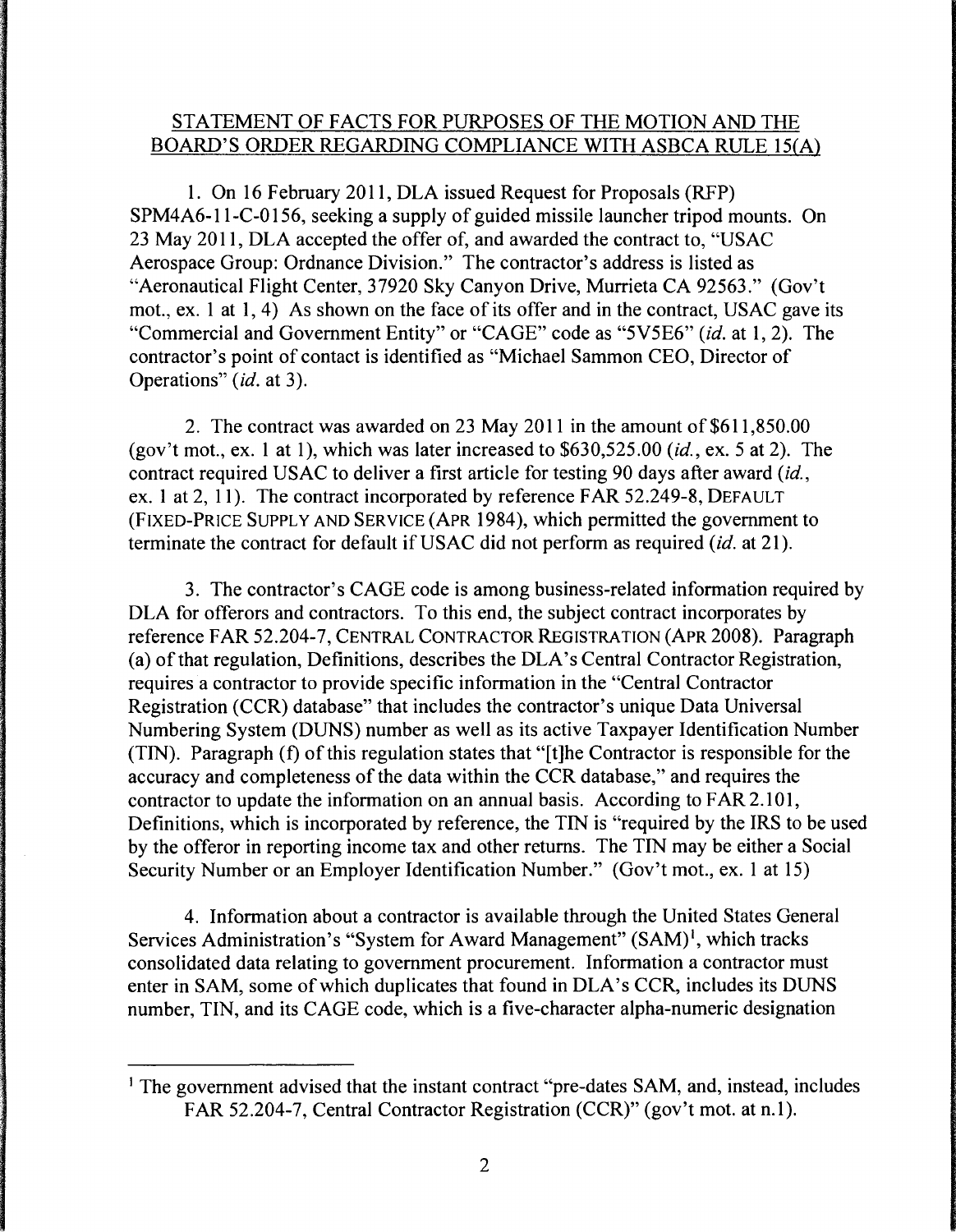assigned by DLA to identify a commercial or government entity. *See, e.g.,* sam.gov,  $\S$ § 1-3,  $\P$  $\P$  1.1, 3.4. 1.5.

5. Records from the California Secretary of State show that the business license of USAC was suspended, and its corporate representative resigned, on 29 February 2008. Records obtained from the Nevada Secretary of State showed a filing by "USAC Aerospace Group, Inc." with "Michael Sammon" named as its president. Nevada revoked the business license of this entity on 30 April 2011, which preceded contract award on 23 May 2011. (Gov't mot. at 3, exs. 12-13)

6. The record before the Board does not indicate, nor does appellant contend, that it advised the government of its loss of corporate status in either California or Nevada or sought a contract novation to reflect its now corporate status.

7. Following administrative modifications and extensions to the delivery schedule (gov't mot., exs. 4-8), DLA on 6 December 2013 terminated the contract for default after USAC failed to timely deliver the first article for testing (gov't mot., exs. 9-10).

8. The contractor's notice of appeal (NOA) was received by the Board on 28 February 2014. The NOA was signed by Michael Sammon, Director of Operations, on behalf of "USAC Aerospace Group, CAGE Code, 5V5E6."

# DECISION

*A. The Government's Motion to Dismiss* 

*1. Position of the Government* 

On 3 April 2014, the government moved "to dismiss this appeal for lack of jurisdiction because the contract upon which the appeal is taken, SPM4A6-l l-C-0135, is a nullity." DLA argues that "at all times—from the contract's formation to the contract's termination for default-Appellant, USAC Aerospace Group, Inc., was not a viable business entity and lacked the corporate capacity to enter into the contract." (Gov't mot. at I) In addition to the contract, the government relies upon information relating to appellant's corporate registrations in California and Nevada. According to the government, appellant, which purported to enter into the contract as a corporation, has used different CAGE codes associated with USAC. Information from the California and Nevada secretaries of state show that USAC (in its various corporate forms) lost its business license in the former in 2008, and became a defunct corporation in the latter in 2011. *(Id.* at 3-5)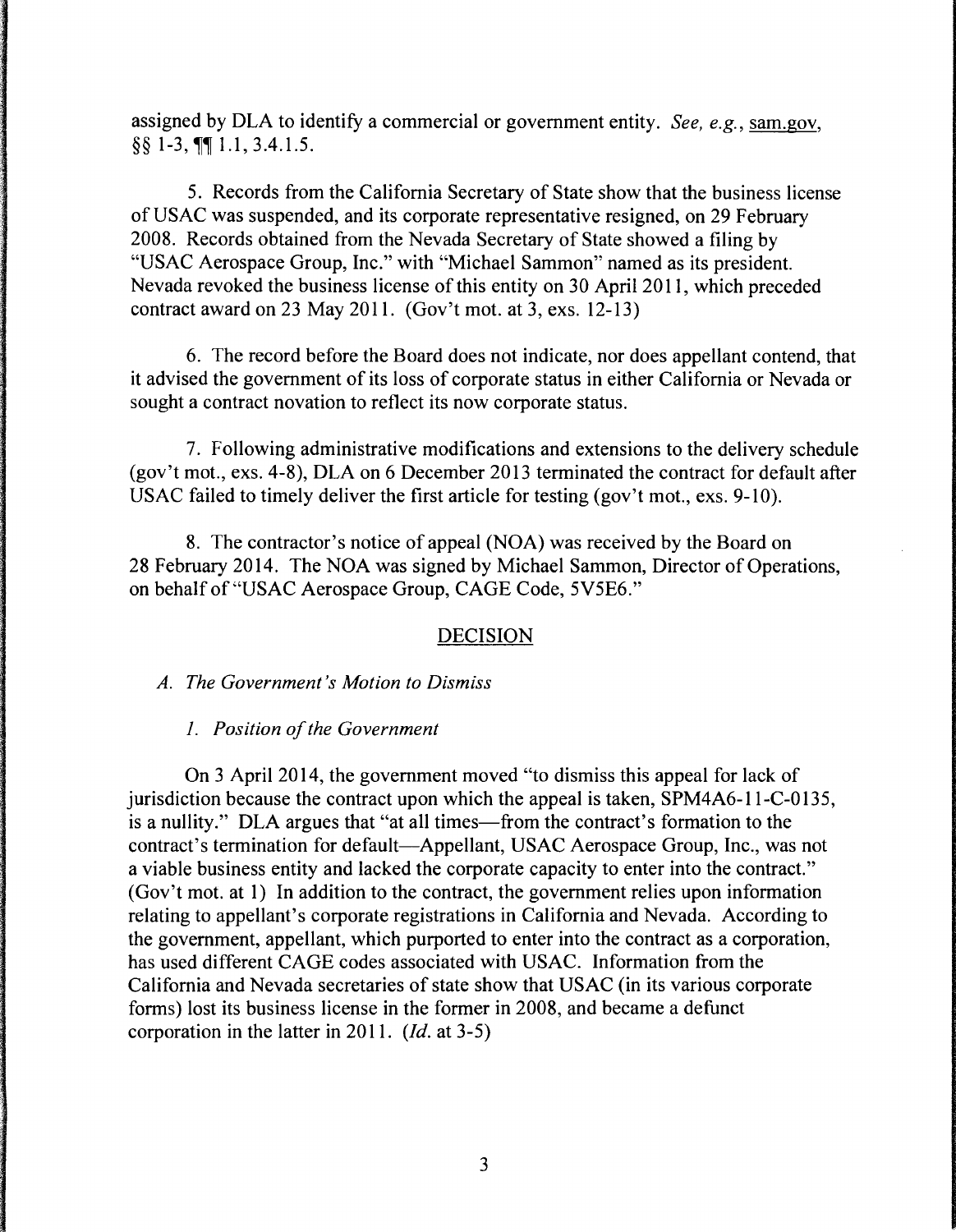#### *a. Information Provided by the Contractor in Making the Contract*

The government contends that, according to information in SAM, CAGE code 5V5E6 "corresponds to 'USAC Aerospace Group, Inc.,' doing business as 'USAC Aerospace Group: Ordnance Division"'; the business is a Subchapter S corporation but the state of incorporation is not given; its address is 1174 East Edna Place, Covina, CA 91724; its Employer Identification Number (EIN) is 201134238; and Michael Sammon is the Chief Executive Officer (gov't mot. at 2, ex. 2 at 1-2). The government points out that USAC Aerospace Group, Inc., has the additional CAGE code of 5RUB5. According to information in SAM pertaining to 5RUB5, "USAC Aerospace Group Inc. is doing business as 'USAC Aerospace Group: Aerostructures Division."' SAM lists the company's address as 1174 East Edna Place, Covina, CA 91724 and uses the EIN of 201134238, just as for "5V5E6." The business self-identifies as a "Subchapter S Corporation," but in this instance it identified its state of incorporation as California. (Gov't mot., ex. 3 at 2)

## *b. Relevant Law and Filings with the Secretaries of State of California and Nevada*

DLA states that records obtained from the California Secretary of State yielded filings by six corporations with the term "USAC" in the name. All of these corporations are defunct. (Gov't mot. at 3, ex. 11 ). The government says that the records show that "USAC Group, Incorporated" had its business license suspended by the State of California, and its registered agent resigned, on 29 February 2008. This was prior to the time the contract underlying this appeal was entered into.

The government asserts that additional records obtained from the Nevada Secretary of State showed a filing by "USAC Aerospace Group, Inc." with "Michael Sammon" named as its president. Nevada revoked the business license of this entity on 30 April 2011, which preceded contract award on 23 May 2011. (Gov't mot. at 3, ex. 13)

DLA argues that "[l]ack of capacity to contract requires dismissal of an appeal for lack of jurisdiction" (gov't mot. at 3) (citing *Oscar Navaez Venegas,* ASBCA No. 49291, 98-1 BCA  $\P$  29,690). It reasons that "[w]here, as here, the appellant purports to be a corporation, 'the capacity of that corporation to act is determined by reference to the law of the place of incorporation"' *(id.)* (citing *Dual, Inc.,* ASBCA Nos. 53827, 53889, 06-1 BCA  $\P$ 33,243). The government contends that "it appears that Appellant was not incorporated in any state at the time of contract formation, nor is it incorporated today" (gov't mot. at 4).

The government further alleges that, even if "Appellant can establish that it represents some vestige of either the defunct 'USAC Aerospace Group, Inc.' incorporated in Nevada or the defunct 'USAC Group, Incorporated' incorporated in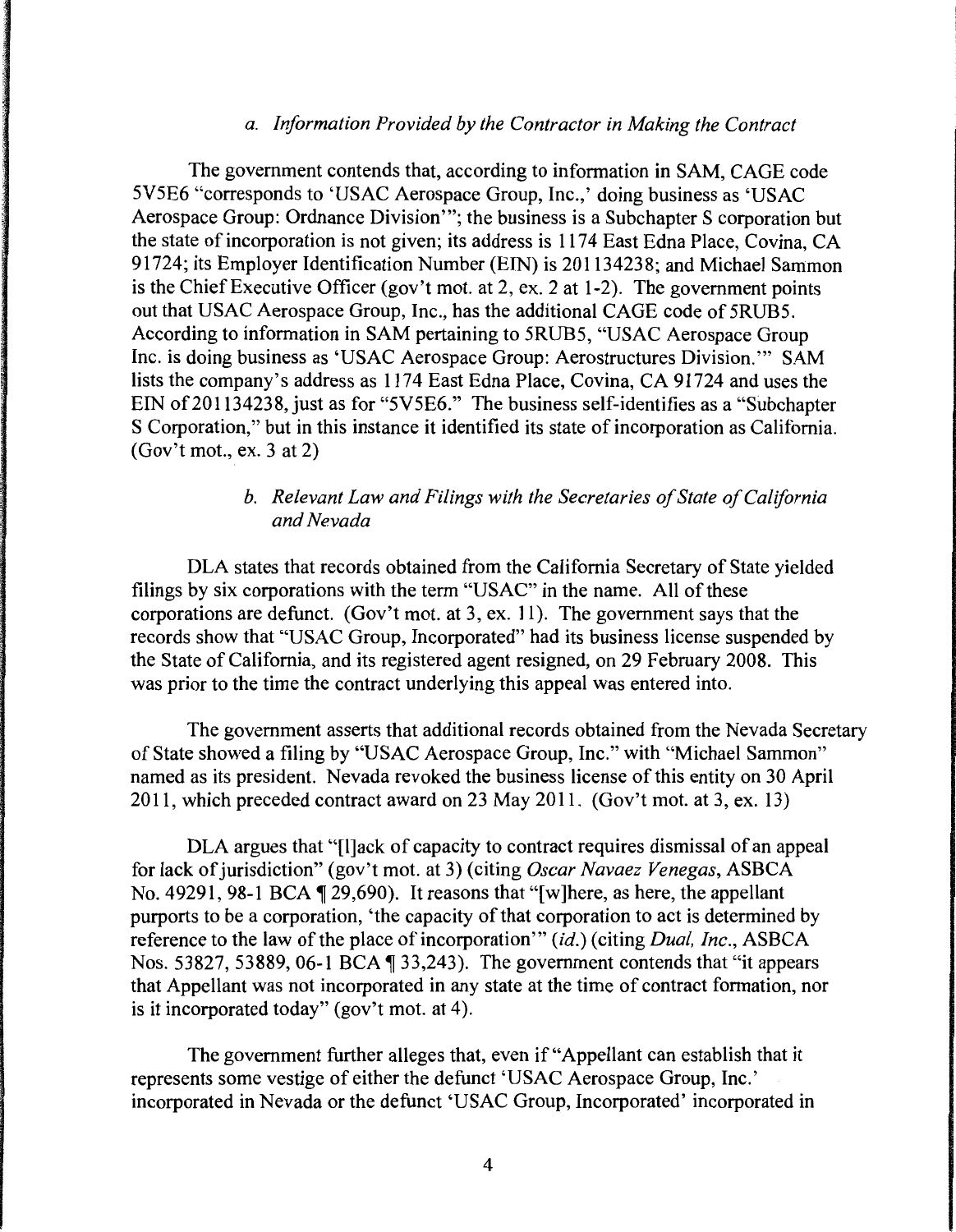California, it has not taken any of the steps necessary to revive its corporate charter. See generally, Nev. Rev. Stat. § 78.730 (2013) [and] Cal. Rev. & Tax Code§§ 23305, 23305a (state statutes describing Nevada's and California's corporate revival processes, respectively)." The government asserts that the Board should dismiss this appeal for lack of jurisdiction, because "at all times, Appellant lacked the capacity to enter into the contract from which it appeals." (Gov't mot. at 3-5)

The parties' attention was specifically directed to the Board's decision in *Easterbrook/Ramco, ASBCA No. 42176 et al., 94-2 BCA* 126,658, which held that a corporation suspended under relevant state law could not submit a valid CDA claim. The Board also referenced Nevada Revised Statutes (NRS) § 78.175, DEFAULTING CORPORATIONS: DUTIES OF SECRETARY OF STATE; REVOCATION OF CHARTER AND FORFEITURE OF RIGHT TO TRANSACT BUSINESS DISTRIBUTION OF ASSETS, including NRS § 78.175(2); these statutes are applicable to a company incorporated in Nevada. Specific note was made to the requirements of Board Rule 15, Representation, particularly  $\P$  a.

## *2. Position of Appellant*

The Board's order of 3 April 2014 required USAC to respond to the motion, and repeatedly granted appellant's requests for an extension to obtain information. On 23 September 2014, the Board cautioned appellant regarding possible effects of its failure to furnish a responsive answer, and told USAC that the Board would rule based upon the existing record if appellant did not respond by 15 October 2014. On 16 October 2014, the Board denied USAC's 10 October 2014 request for another extension for lack of good cause shown, and advised that the record was closed for purposes of ruling on the government's motion.

None of USAC's correspondence relative to the motion addressed whether USAC had corporate capacity to enter into the subject contract. In addition to its requests for an extension, appellant at times focused on the merits of its claim challenging the termination for default but did not address the issue of its corporate status at the time of contracting.

### *B. The Board's Orders of 3 March 2015 and* 7 *April 2015*

After reviewing the record and motion submissions, the Board on 3 March 2015 issued *sua sponte* an "ORDER REQUIRING PROOF OF THE CONTRACTOR'S INCORPORATION." USAC was ordered by 18 March 2015 to "Furnish supporting documentation for all assertions of incorporation; discontinuance of incorporation; and any reinstatement for the period beginning 16 February 2011, the date the government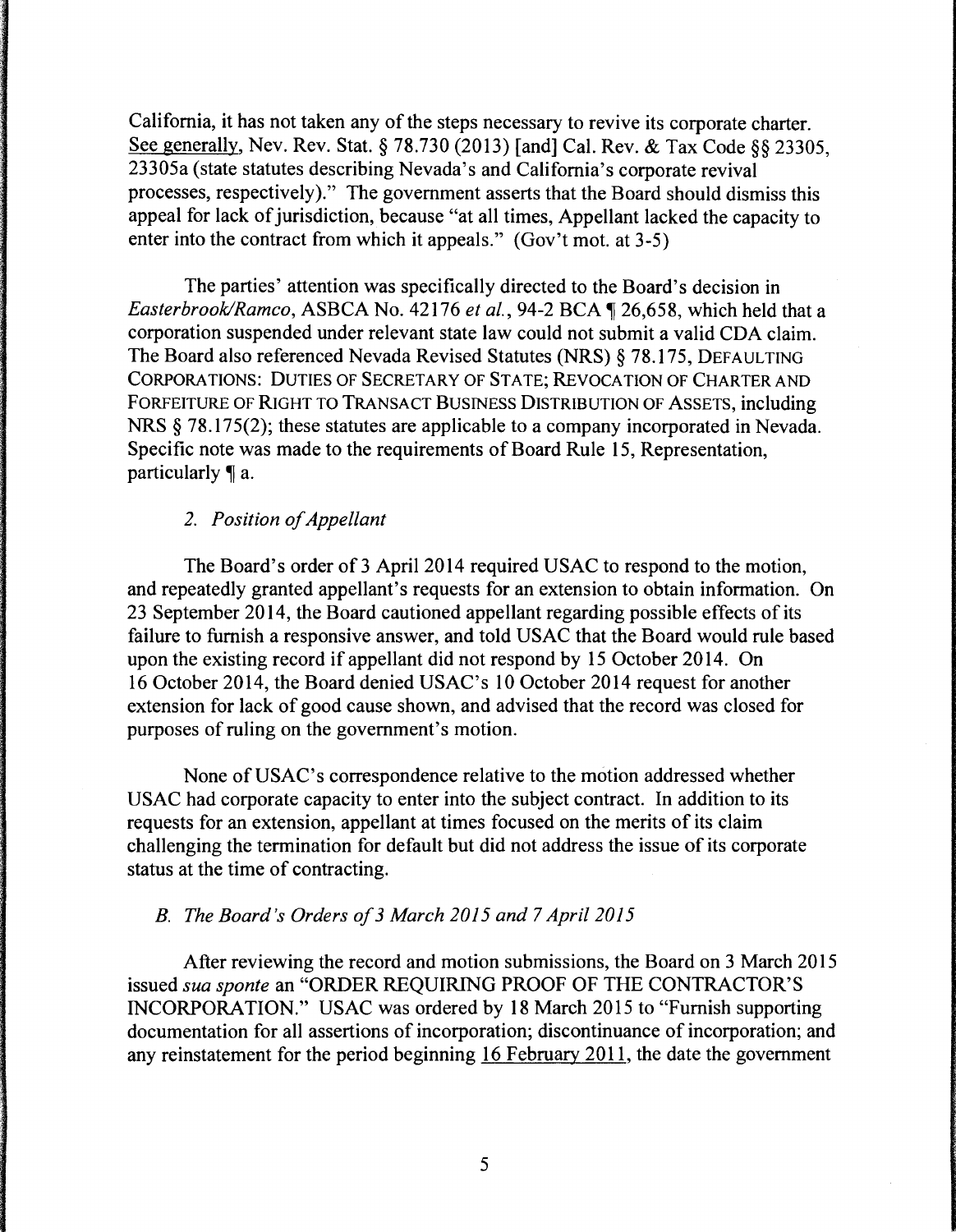issued the Request for Proposals in the subject contract, to [the] present." Specific information required included:

- 1. Jurisdictions in which appellant is or has been legally incorporated;
- 2. The date(s) of such incorporation;
- 3. Whether appellant remains now, and has been at all times since award of the contract, a legally-incorporated entity in that jurisdiction;
- 4. Jurisdictions in which appellant's incorporation was discontinued or discontinuous; and
- 5. The date(s) that the contractor ceased to be a legal corporation in the stated jurisdictions and any reinstatement.

USAC was cautioned in the 3 March 2015 order that its "[f]ailure...to timely comply with this Order will result in the Board's issuance of an ORDER TO SHOW CAUSE to demonstrate why the Board should not draw the adverse inference that appellant was not a legally incorporated entity at the time it entered into the subject contract."

Appellant on 16 March 2015 advised that "USAC Aerospace Group Inc. is Incorporated in the State of Nevada, Articles of Incorporation, Document Number: 20100276357-63, Entity Number: E0201342010-9, Filing Date: 04/12/2010, 7:53 AM." Appellant advised that "To our knowledge we are incorporated in the State of Nevada. For status of incorporation with our incorporation filing resident, Legalzoom, to be reviewed."

The Board on 23 March 2015 directed USAC to clarify this response. The Board stated that it "understands the contractor to stipulate that it was incorporated in Clark County, Nevada as of 12 April 2010 and that it is not incorporated in any other jurisdiction." USAC was directed to supplement its 16 March 2015 response, as "it is insufficient [for appellant] to state" that USAC held an uninterrupted corporate existence "To our knowledge."

Appellant's reply of 3 April 2015 confirmed that its Entity Number is "E0201342010-9" and that it is '"Not' filed as an entity in any other State or Jurisdiction" than Nevada. It advised that "[i]f the Corporation is in a 'Revoked' status or any other negative standing, USAC Aerospace Group Inc. will do everything in it's [sic] power to right the situation."

As this reply did not adequately respond to the inquiry, the Board on 7 April 2015 issued an "Order to Show Cause." Appellant was admonished that, unless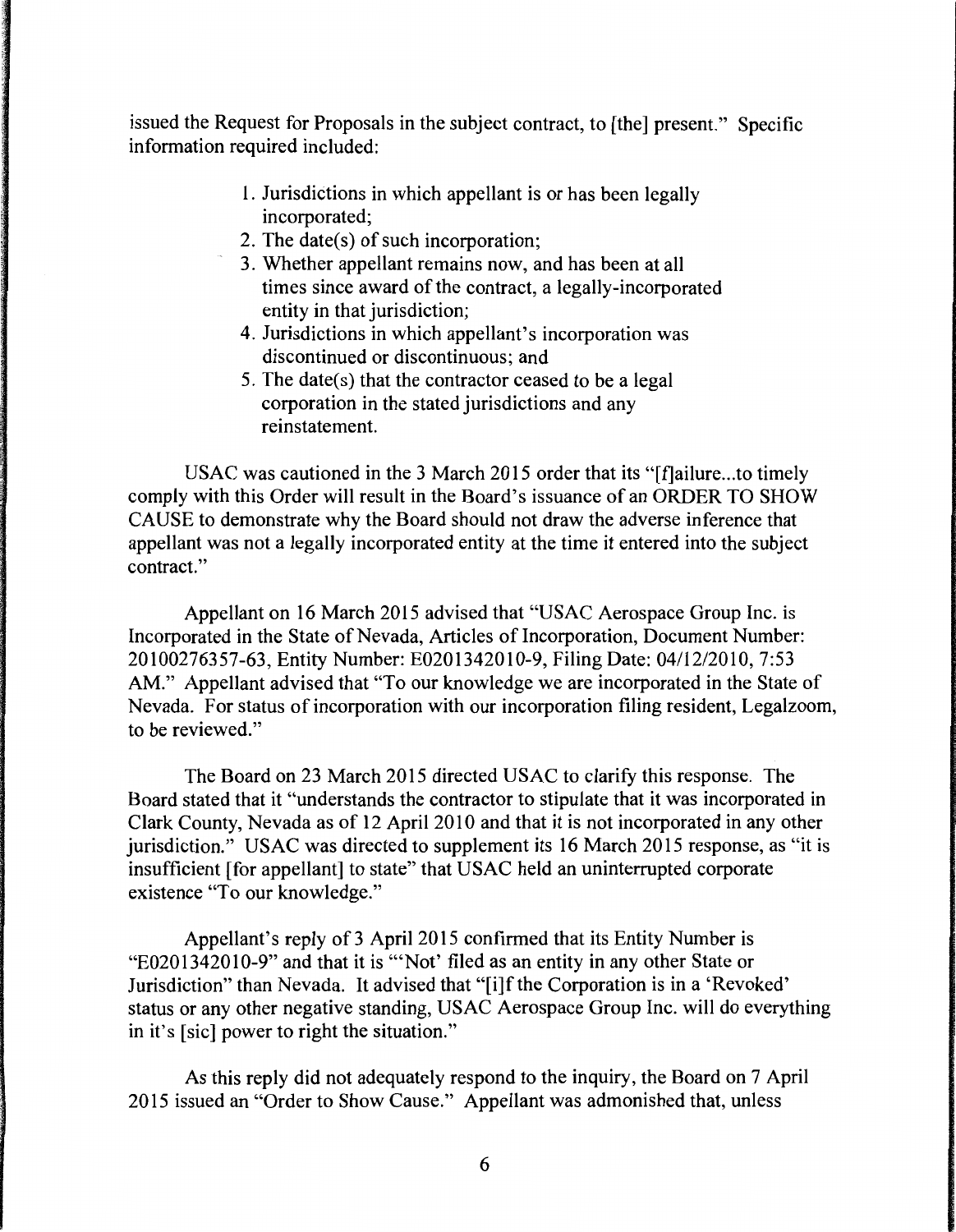credible and probative proof was received from appellant by 30 April 2015, the ASBCA would draw the adverse inference that USAC was not a legally-incorporated entity in good standing in Nevada, the stated sole place of incorporation, as of either 23 May 2011, the date of contract award, or on 28 February 2014, the date the appeal was received by the Board.

Following appellant's failure to respond to the 7 April 2015 order to show cause, the Board on 5 May 2015 ordered supplemental briefing. The contractor was told to advise the Board, and provide supporting documentation, regarding "whether USAC has/had corporate capacity to bring and prosecute this appeal, and second, whether Michael Sammon has/had adequate legal authority, to bring and prosecute this appeal on behalf of USAC." The government cites to several cases for the proposition that appellant as a defaulted corporation lacks standing under Nevada Law to bring and maintain this appeal (gov't supp. hr. at 3-4). *See, e.g., American Sports Radio Network, Inc. v. Krause,* slip op. at 4 (C.D. Cal. 2006); *In re Krause, American Sports Radio Network, Inc. v. Krause,* 546 F.3d 1070, 1075 (9<sup>th</sup> Cir. 2008); and AA Primo *Builders, LLC v. Washington,* 126 Nev. 578 (2010).

Only the government responded to the 5 May 2015 order. On 22 June 2015, the Board notified the parties that the time for responding to the Order to Show Cause had expired and the Board regarded the record as closed for purposes of ruling on these issues.

### DECISION

It is unnecessary that we decide the government's motion, or determine whether USAC had corporate authority to enter into the instant contract. Rather, the Board's review of the overall record, including the parties' submissions, raised other concerns. The information brought into question the corporate viability of USAC, and Mr. Sammon's representative capacity, at all times relevant to making and sustaining this appeal.

Board Rule 15, Representation applies here. Paragraph (a) states that:

An individual appellant may represent his or her interests before the Board; a corporation may be represented by one of its officers; and a partnership or joint venture by one of its members; or any of these by an attorney at law duly licensed in any state, commonwealth, territory, the District of Columbia, or in a foreign country. Anyone representing an appellant shall file a written notice of appearance with the Board.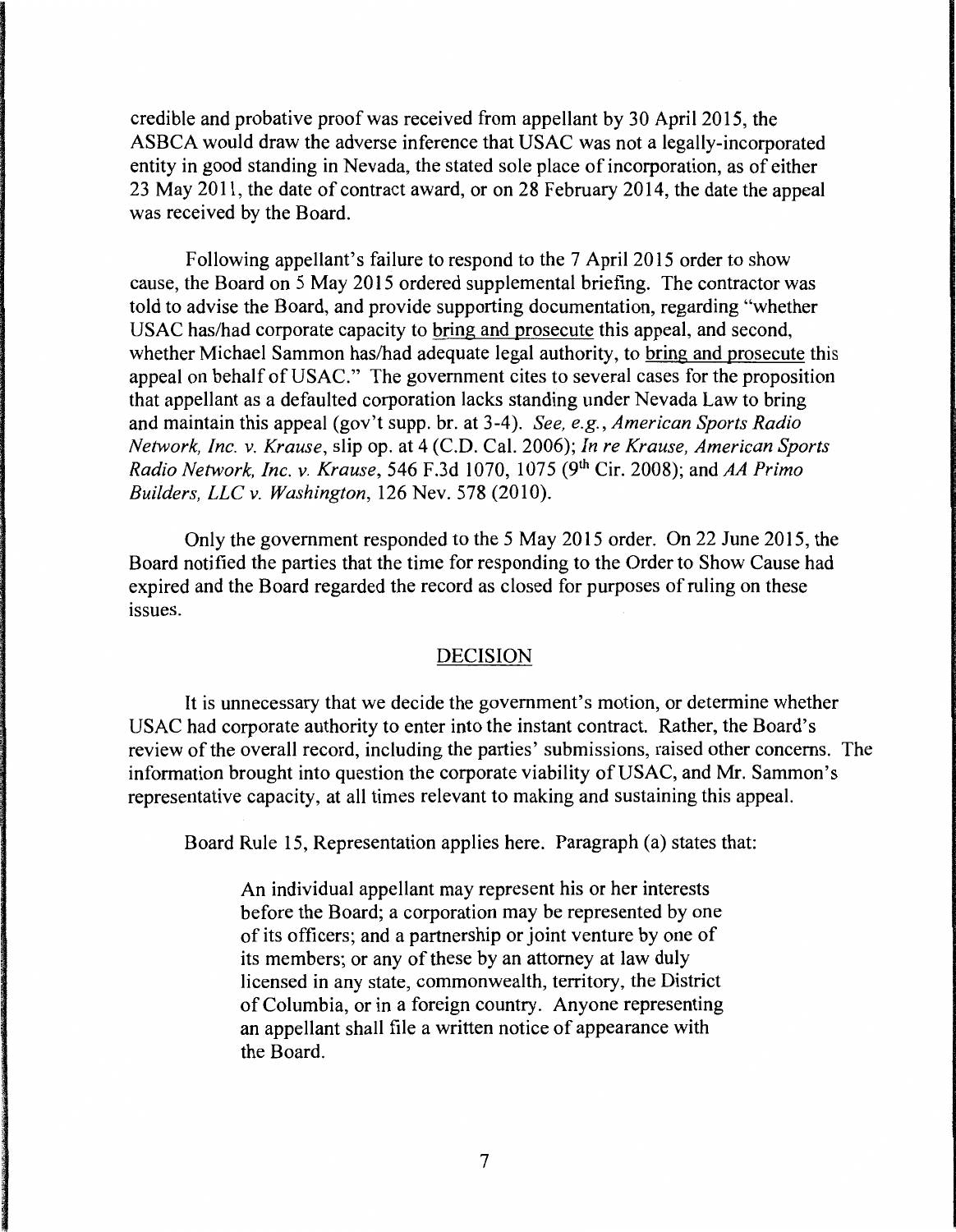Despite repeated opportunities, USAC failed to provide any evidence of its legal capacity or that of its representative as required by Board Rule 15. It produced nothing other than unsupported assertions that it was "To our knowledge" a viable corporate entity at all relevant times, but if not would "right the situation" *(see* USAC correspondence of 16 March and 3 April 2015). Nor did USAC provide evidence, as it must, that Michael Sammon is empowered to serve as the contractor's representative, in accordance with Board Rule 15. *See, e.g., Smart Construction* & *Engineering Co.,*  ASBCA No. 59354, 15-1 BCA 136,018.

Having warned USAC of the consequences of failing to furnish credible evidence, the Board draws the adverse inferences that: (I) as a defunct corporation, appellant lacked legal capacity to bring or prosecute this appeal; and (2) Mr. Sammon lacks authority to serve as corporate representative in bringing and prosecuting the appeal.

As USAC represented itself as a corporation in making the contract, it is incumbent upon appellant to show that its representative is authorized to act in that capacity. It has furnished no proof to satisfy that burden.

### CONCLUSION

Since the Board is unable to proceed without a proper representative of appellant, the appeal is dismissed without prejudice.

Dated: 16 March 2017

**REBA PAGE** Administrative Judge Armed Services Board of Contract Appeals

I concur

**MARK N. STEMPL** Administrative Judge Acting Chairman Armed Services Board of Contract Appeals

I concur

RICHARD SHACKLEFORD Administrative Judge Vice Chairman Armed Services Board of Contract Appeals